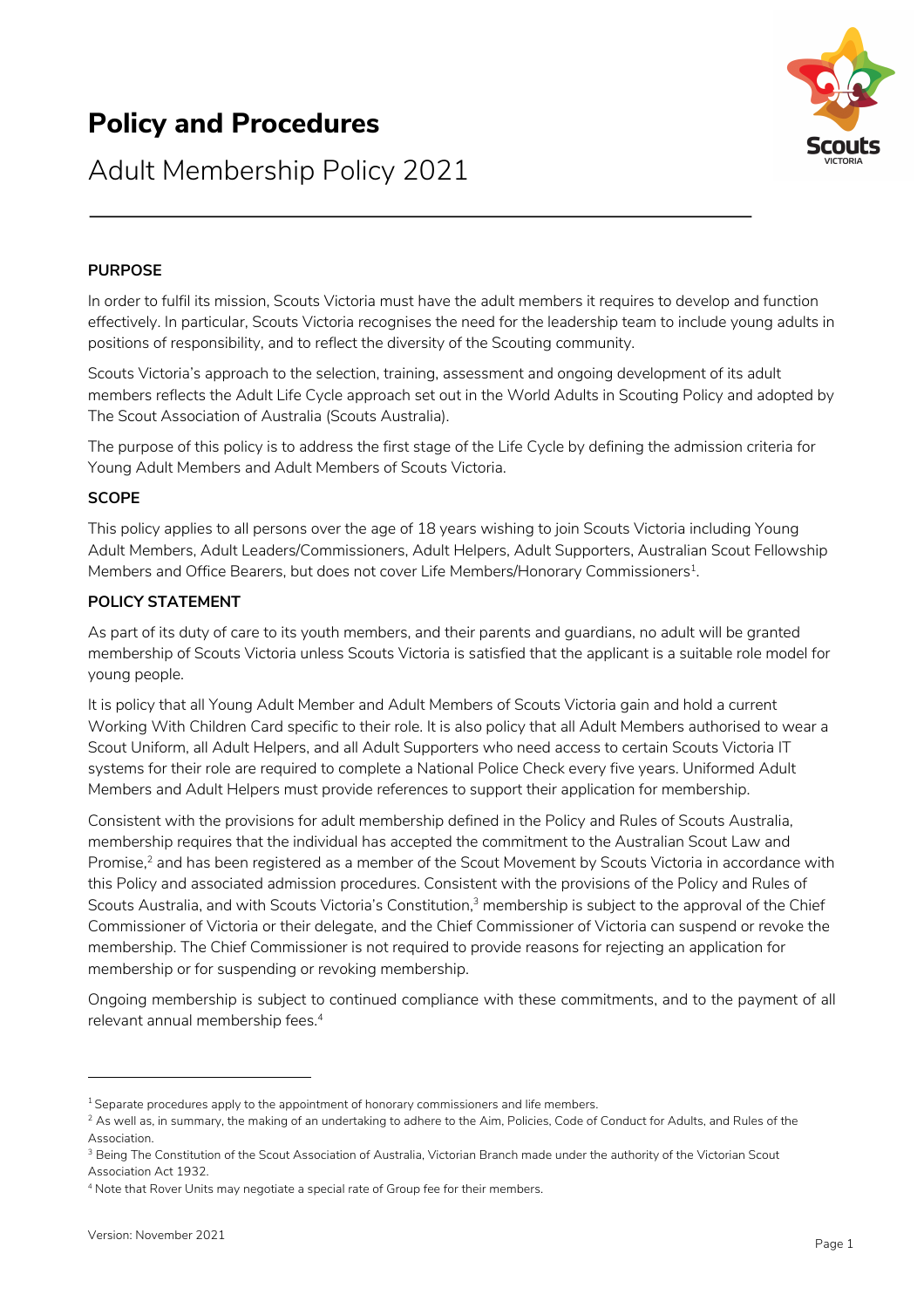## **RESPONSIBILITIES**

#### *Prospective Adult Member*

- Will not operate within Scouts Australia as an Adult Member until authorised to do so by the Chief Commissioner. This authority is confirmed by the issuing of a Certificate of Adult Membership.
- If directed by the Chief Commissioner at any time in the future, immediately cease all activities with Scouts Australia and return their Certificates of Adult Membership Leadership and Appointment, and return all Scout funds, property or books, and records when, for any reason, directed to do so by the Chief Commissioner.
- Be prepared to make, accept and abide by the Promise and Law; accept and abide by the Aims, Principles, Policies, Rules and Regulations of Scouts Australia, the policies of Scouts Victoria and the Code of Conduct and Code of Ethics; comply with the Victorian Working With Children laws;<sup>5</sup> authorise Scouts Victoria to conduct a National Police Check and a referee check; and make a commitment to complete all training required by Scouts Victoria for the nominated role within the required timeframes.
- Commit to celebrating the diversity of the community and creating a Scouting movement with an inclusive environment supporting all youth, families and fellow adult volunteers in our community.

## *Young Adult Member*

- Be prepared to make, accept and abide by the Promise and Law; accept and abide by the Aims, Principles, Policies, Rules and Regulations of Scouts Australia, the policies of Scouts Victoria and the Code of Conduct and Code of Ethics; comply with the Victorian Working With Children laws;<sup>6</sup> and authorise Scouts Victoria to conduct a referee check; and make a commitment to complete any prescribed training within the required timeframes
- Commit to celebrating the diversity of the community and creating a Scouting movement with an inclusive environment supporting all youth, families and fellow adult volunteers in our community.
- Where a Young Adult Member (Rover) is also an Adult Leader (or Commissioner), where there is conflict between the roles and responsibilities of these membership categories, those of being an Adult Leader have precedence.

#### *Executive Manager*

- Ensure this policy is made available on the Scouts Victoria website and the Application for Adult Membership is made available to prospective members upon request.
- With the support of the Branch Membership Services Team, undertake checks for the specific role including a National Police Check, character, referee and any other appropriate enquiries.
- Issue Certificates of Adult Membership and Certificates of Proficiency.
- Maintain a register of all Adult Members.
- Implement a systematic approach to manage expiring Working with Children Cards and to renew checks for all Adult Members across Victoria whose last National Police Check was obtained more than 5 years ago. $7$

 $^5$  For clarification, the obligation to hold a Working with Children Card applies to applicants for membership who are current Victoria Police Officers, Australian Federal Police Officers and teachers currently registered with the Victorian Institute of Teaching, notwithstanding their professional registrations. Note that Adult Members delivering Australian Scouting offshore may be unable to obtain a Working With Children Card as a result of their residency status (ie the legislation does not have application if living outside Australia eg in Singapore).

 $^6$  Note that Adult Members delivering Australian Scouting offshore may be unable to obtain a Working With Children Card as a result of their residency status (ie the legislation does not have application if living outside Australia eg in Singapore).  $7$  As required by Scouts Australia – Policy and Rules – Policy P5.3 - 6.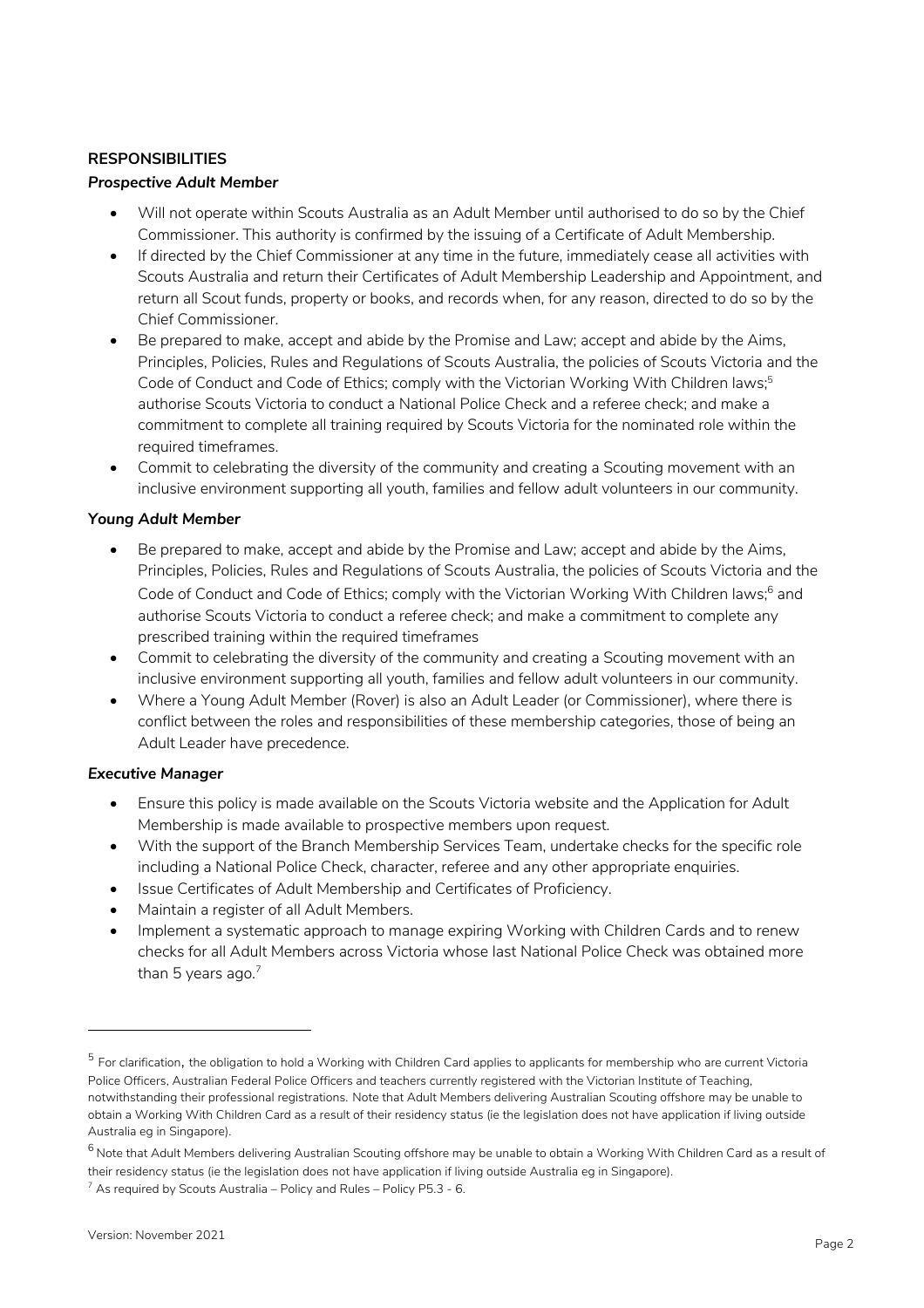## *Branch Executive Council / Region Executive / District Executive /Group Support Committee*

• Each formation shall set their respective annual membership fees, if any, and advise all Group Leaders within their jurisdiction of any such fees in a timely manner.

## *Chief Commissioner*

- Delegate the recommendation for Adult Membership at the Group level to the respective Group Leader and at the District level (and for Group Leaders) to the respective District Commissioner (although such delegation may be withdrawn by the Chief Commissioner at any time).
- May suspend or revoke the membership of an Adult Member.

## *Group Leaders*

- Ensure all adults participating in the Scouting program are registered as an Adult Member, except persons who may assist only on an occasional basis while under the supervision of a registered Adult Member.
- Ensure all prospective Adult Members complete an 'Application to become a Member' through the online membership application process.<sup>8</sup>
- Upon receipt of a completed Application for Membership consider the application for recommendation.
- Ensure only authorised Adult Members wear the Scout Uniform (or elements of the Scout Uniform), and are presented with Scout badges.<sup>9</sup>
- Monitor the currency of Working with Children Cards held by Adult Members of the Group based on information provided by the Executive Manager.
- Monitor completion of mandatory training by Adult Members of the Group.

## *District/Region/State team*

- Undertake, or assist with, checks relating to the suitability of applicants seeking to be an Adult Member.
- Support and welcome new Adult Members.
- Undertake, or arrange, three-year reviews of all Leader appointments within their jurisdiction involving an informed process that includes seeking feedback from their reporting line (or more regularly as required).
- Monitor completion of mandatory training by Adult Members at District/Region/State level

#### **PROCEDURES**

#### *Application for Registration as a new Member (including as a Young Adult Member)*

Application for any adult **uniformed position** or as an Adult Helper or as a Young Adult Members (ie to join a Rover Unit) is undertaken by an online process via the Scouts Victoria extranet system – chose Membership/New Member/Invitation/Generate Invitation to Join. Applicants for uniformed positions must:

- Provide three referees (except for applicants to join Rover Units);
- hold a current Working with Children Card; and
- complete a National Police Check.

Application for other adult **non-uniformed positions** are made using the same online process. Applicants for non-uniformed positions must hold a current Working with Children Card. Branch executive members and committee members who require access to the extranet must also complete a National Police Check.

 $8$  This may require the Group Leader to assist an individual to access the internet.

<sup>&</sup>lt;sup>9</sup> See the section headed Scout Uniform outlined below.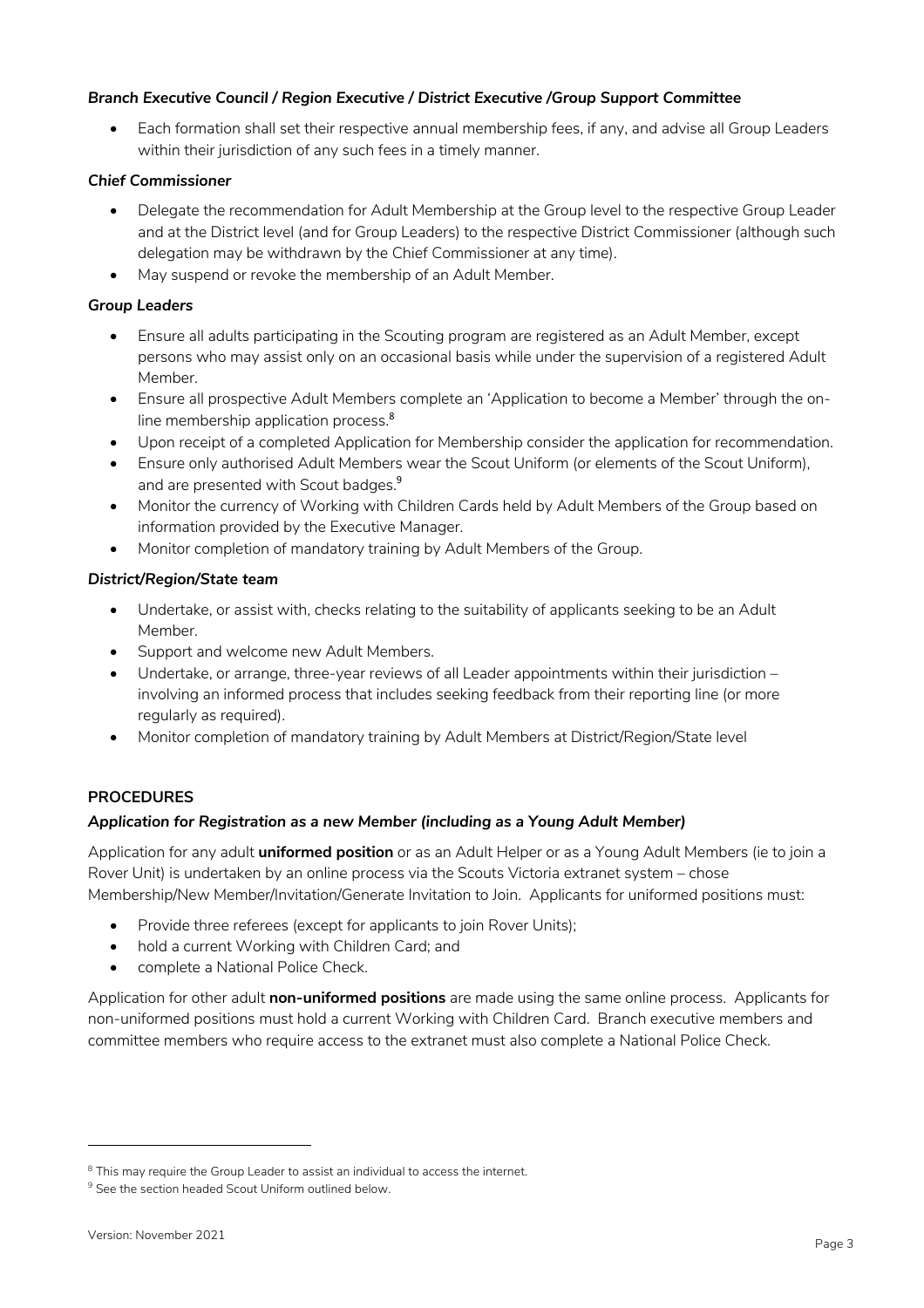## *Certificate of Adult Membership*

On acceptance by the Chief Commissioner of their completed application and supporting documentation for their membership category, applicants for Adult Membership will be issued with a 'Certificate of Adult Membership'.

## *Investiture*

The Group Leader and/or Section Leader and/or another invested Member in the presence of an Adult Leader,<sup>10</sup> may invest a person as an Adult Member of Scouts Australia and the worldwide Scout Movement, provided that person has received their Certificate of Adult Membership.

#### *Certificate of Proficiency*

A Certificate of Proficiency will only be issued once a trainee Adult Leader has satisfactorily completed the relevant training requirements and assessment activities and received the recommendation of the relevant authority.

## *Certificate of Adult Appointment*

A Certificate of Adult Appointment is issued with the Certificate of Proficiency to show the specific role and formation to which the Leadership role applies. All trained Leaders are appointed for an initial period of three years, but may, after completing a review, be reappointed for a further period of one, two or three years. Appointment or reappointment may be subject to completion of training relevant to the role, as may be specified from time to time.

Applications for a Certificate of Adult Appointment within a Group require the recommendation of the Group Leader.

Applications for a Certificate of Adult Appointment for a District Team appointment other than as District Commissioner require the recommendation of the District Commissioner, who must consult and seek the approval of the Region Commissioner and any appropriate ARC.

Applications for a Certificate of Adult Appointment for a District Commissioner or Region Team appointment requires the recommendation of the Region Commissioner, who must consult and seek the approval of the appropriate Branch Commissioner.

Applications for a Certificate of Adult Appointment as a District or Region Commissioner require the specific approval of the Chief Commissioner.

#### *Change in Leader Appointment*

Adult Leaders seeking to change their appointment or take on a secondary role need to complete an 'A2 Form – Change in Adult Appointment'.<sup>11</sup> Changes in appointment need to be approved by 1) the leader in charge of the new Group / formation, and 2) the leader in charge of the current Group / formation; and be authorised by the next 'higher formation' ie District or Region or State as relevant.

#### *Relinquishment of Leader Appointment*

Where an Adult Member chooses to relinquish their appointment an 'A3 Form – Relinquishment of Appointment' form is to be completed $12$ . This form should be used by those leaving the Scout Movement, where the member is proposing to move to a non-leadership role such as membership of the Australian Scout Fellowship, or where a uniformed member becomes a non-uniformed member eg a leader moving to an office-bearer position.

<sup>10</sup> For example, a Patrol Leader or Unit Council chairman.

<sup>&</sup>lt;sup>11</sup> Form is available on www.scoutsvictoria.com.au - Age Sections and Adults - Member Resources - Forms and Tools

<sup>&</sup>lt;sup>12</sup> Form is available on www.scoutsvictoria.com.au - Age Sections and Adults - Member Resources - Forms and Tools.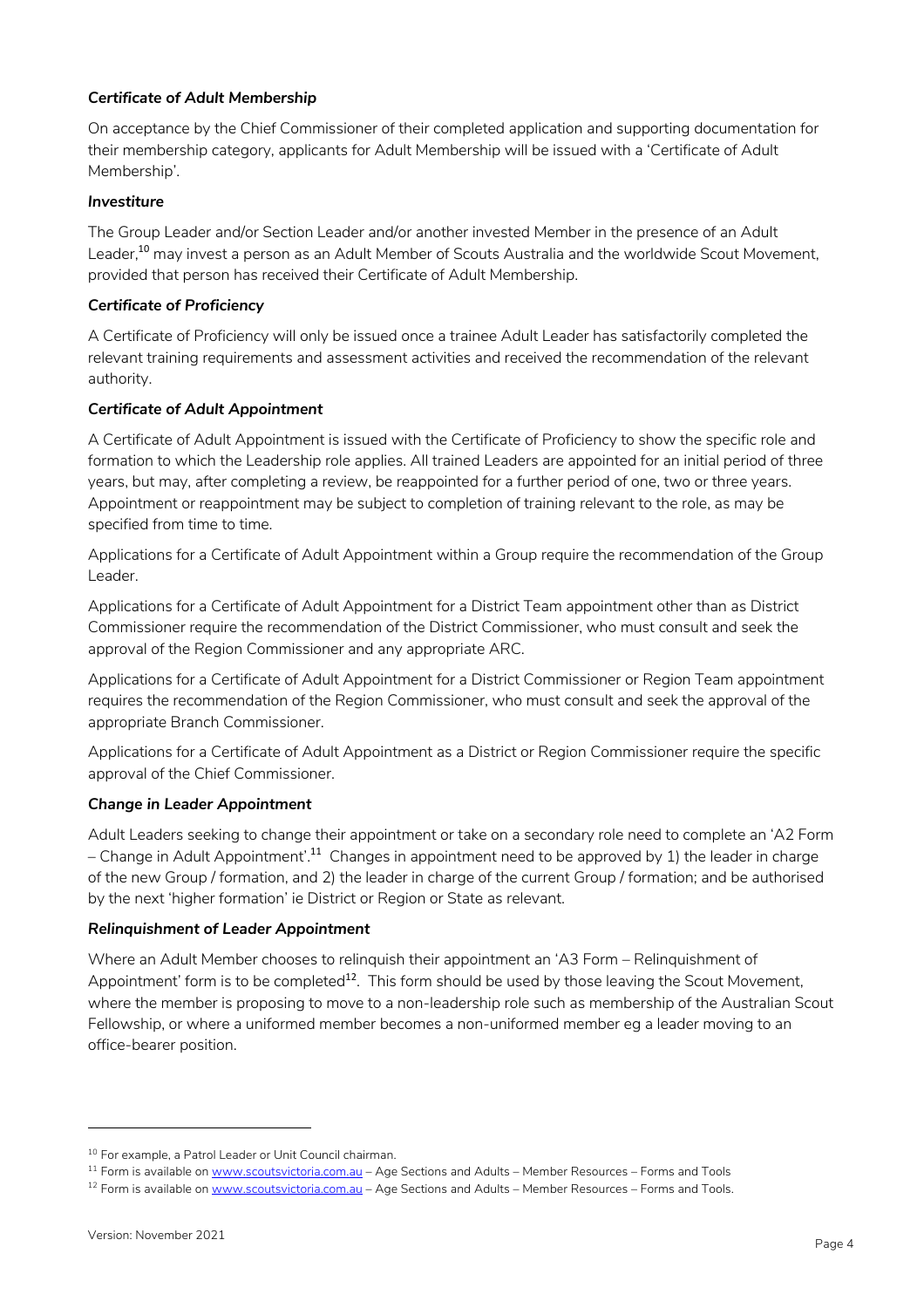## *Review of Leader Appointments*

All trained Leaders are appointed for an initial period of three years. Provisional Leaders are to be reviewed after one year and can only be re-appointed for a further year. For a Leader to continue in the role beyond three years, a review is to be undertaken of the Leader's performance, including the undertaking of Advanced Training and any additional training requirements and a recommendation made to the District Commissioner of either reappointment to current role, reassignment to a new or different role, or retirement as a Leader.

#### *Payment of Branch Membership Fee*

The fee payment process is separate from the registration process. When an Application for Adult Membership is accepted on-line by the Group Leader or Leader-in-Charge of the relevant formation, an invoice for the relevant Branch membership fee will be generated and forwarded to the Scout Group or relevant formation.<sup>13</sup> Where a prospective Adult Member seeks to transfer from another State or country, on the production of evidence of registration in another State or country they may be registered as a Member of Scouts Victoria.

## *Registration*

The date of registration of an applicant for Adult Membership as an Adult Member of Scouts Victoria will be the date on which their completed application is accepted.

Registration of Adult Members shall be linked to a specific role.

## *Scout Uniform*

The items comprising the Scout Uniform are defined in the 'Policy and Rules of The Scout Association of Australia'.

When invested, the following categories of Adult Membership are authorised to wear Scout uniform:

- Adult Leader / Commissioner
- Young Adult Leader / Rover Scout
- Australian Scout Fellowship
- Honorary Commissioners/Life Members (who may wear the uniform of their last appointment)

Adult Helpers, Adult Supporters, District Executive Committees, the Branch Executive Committee and its Subcommittees, Campsite Committees and similar bodies are not eligible to wear Scout Uniform but may wear the scarf of their Group.

Note: The 'Scouts Victoria Ambassador Scarf' may be presented to, and worn by, individuals who support the Aim and Principles of the Association but have not made the commitment of the Scout Promise but are not Adult Members of Scouts Victoria. They may include distinguished citizens, sponsors or others who give material or other forms of support. Its presentation and use do not imply membership of Scouts Victoria.

#### *Mandatory Training*

All Adult Members, Young Adult Members and Adult Supporters persons must complete the following e-Learning modules: 'Workplace Health and Safety' and 'Child Safe Scouting' and any other training which is prescribed for their role from time to time. Failure to complete these modules within three months of membership or appointment, and then every three years, will result in membership cancellation or removal of appointment.

#### *Suspension or Revocation of Adult Membership*

Where a Group Leader, or other delegate of the Chief Commissioner, proposes to not support an Adult Membership application, or seeks the suspension or revocation of an Adult Member's membership, this shall

 $13$  A Group or formation may choose to cover part or all of the membership fee for an Adult Member.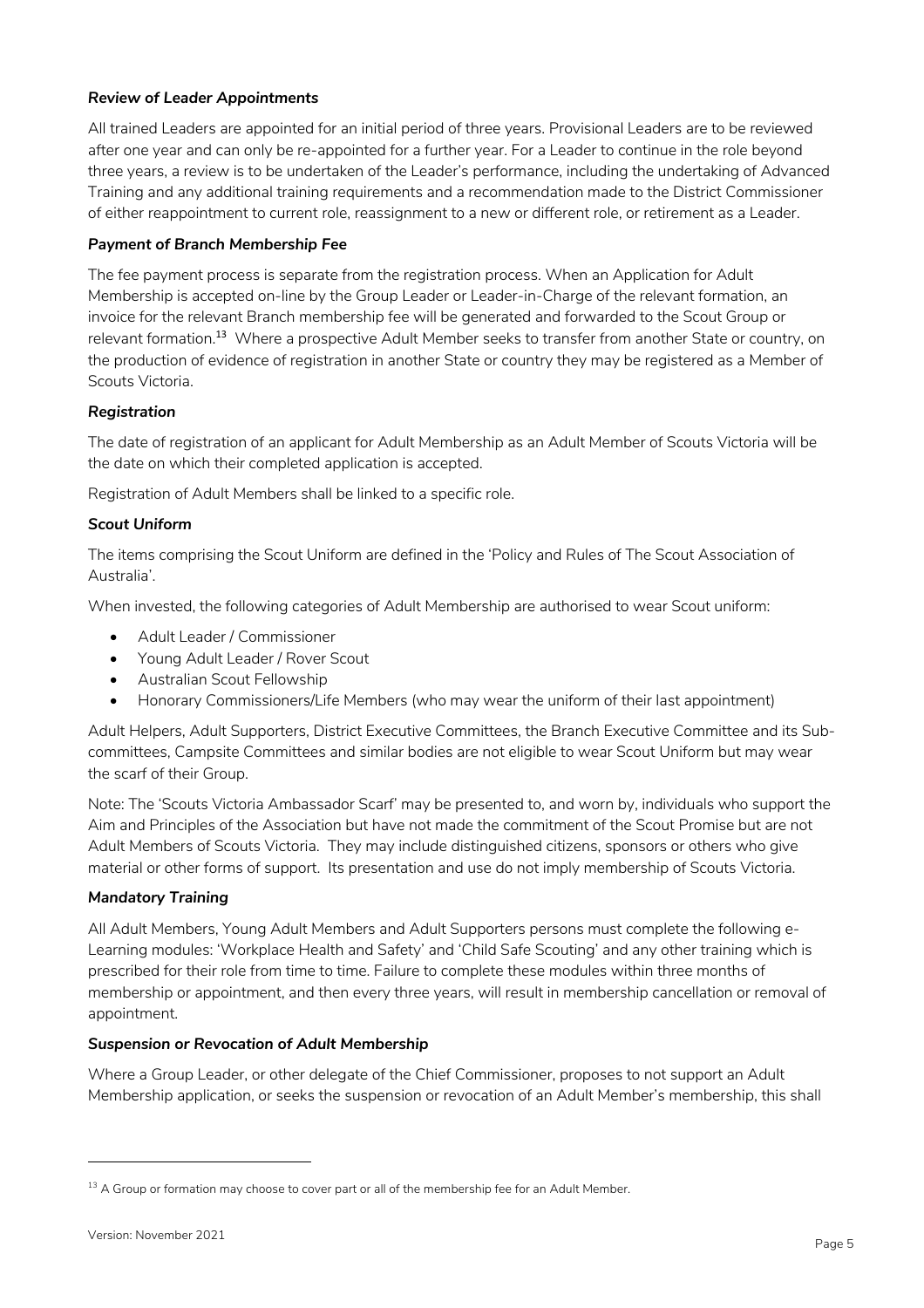be done in writing and an opportunity given to the person to be heard by the Group Leader and relevant Commissioner.

An Adult Member may appeal the initial recommendation to refuse, suspend or revoke the individual's membership. Such appeals are to be addressed to the Assistant Chief Commissioner – Personnel,<sup>14</sup> who will appoint an independent Commissioner, ie one not involved with the original decision to refuse, suspend or revoke the membership, to consider the appeal and make a recommendation to the Chief Commissioner.

The final determination on a refusal, suspension or revocation of membership rests with the Chief Commissioner at his or her absolute discretion.

#### **DEFINITIONS**

*Adult Helper:* Persons appointed to assist in the delivery of the Youth Program on a regular basis within a Group. A Member of the Scout Association, but do not hold a Certificate of Proficiency and are not eligible to wear uniform.

*Adult Member:* A person over the age of 18 in one of the following membership categories:

- Adult Leaders / Commissioners
- Office-bearers / advisors
- Adult Helpers
- Australian Scout Fellowship
- Life Members / Honorary Members.

*Adult Supporters:* Group Rostered Parents and Group Committee Members

*Application for Adult Membership:* The prescribed application for Adult Membership form from time to time authorized by the Executive Manager and approved by the Chief Commissioner.

**Group Committee Members:** persons who help in the operation of a Scout Group, reporting to the relevant Group Leader. They may assist on an occasional basis at weekly Scouting activities under the guidance and direct supervision of a trained leader holding a Certificate of Proficiency.

*Group Leader:* The person identified on the Scouts Victoria extranet as the relevant Group Leader or as the nominated 'Leader-in-Charge' of a Group.

**National Police Check:** A nationally coordinated check, conducted by an organization authorized by the Australian Criminal Intelligence Commission on the request of Scouts Victoria, to obtain any relevant criminal history details relating to an applicant for Membership.

**Group Rostered Parents:** Parents of a youth member who volunteer to support the Scout program in the section or Scout Group to which their child belongs only on an occasional basis. They may assist on an occasional basis at weekly Scouting activities only under the guidance and direct supervision of a trained leader holding a Certificate of Proficiency. *Note: If a parent or guardian wishes to assist in an overnight Scout*  activity or continue to help after their child has left the Group, then the parent is required to be registered as a *Member of Scouts Victoria.*

**Provisional Leader:** A Leader who has transferred to a new leadership role but has not vet completed the required training for that role.

*Scouts Victoria Ambassador Scarf:* Similar to a standard State scarf but with a white background instead of a blue background.

*Total Membership Fee:* Being the sum total of the Branch, Region, District and Group annual subscription fees applying at the time of application. Note that in circumstances of financial hardship or other special

<sup>&</sup>lt;sup>14</sup> The Assistant Chief Commissioner – Personnel can be contacted at acc.personnel@scoutsvictoria.com.au.